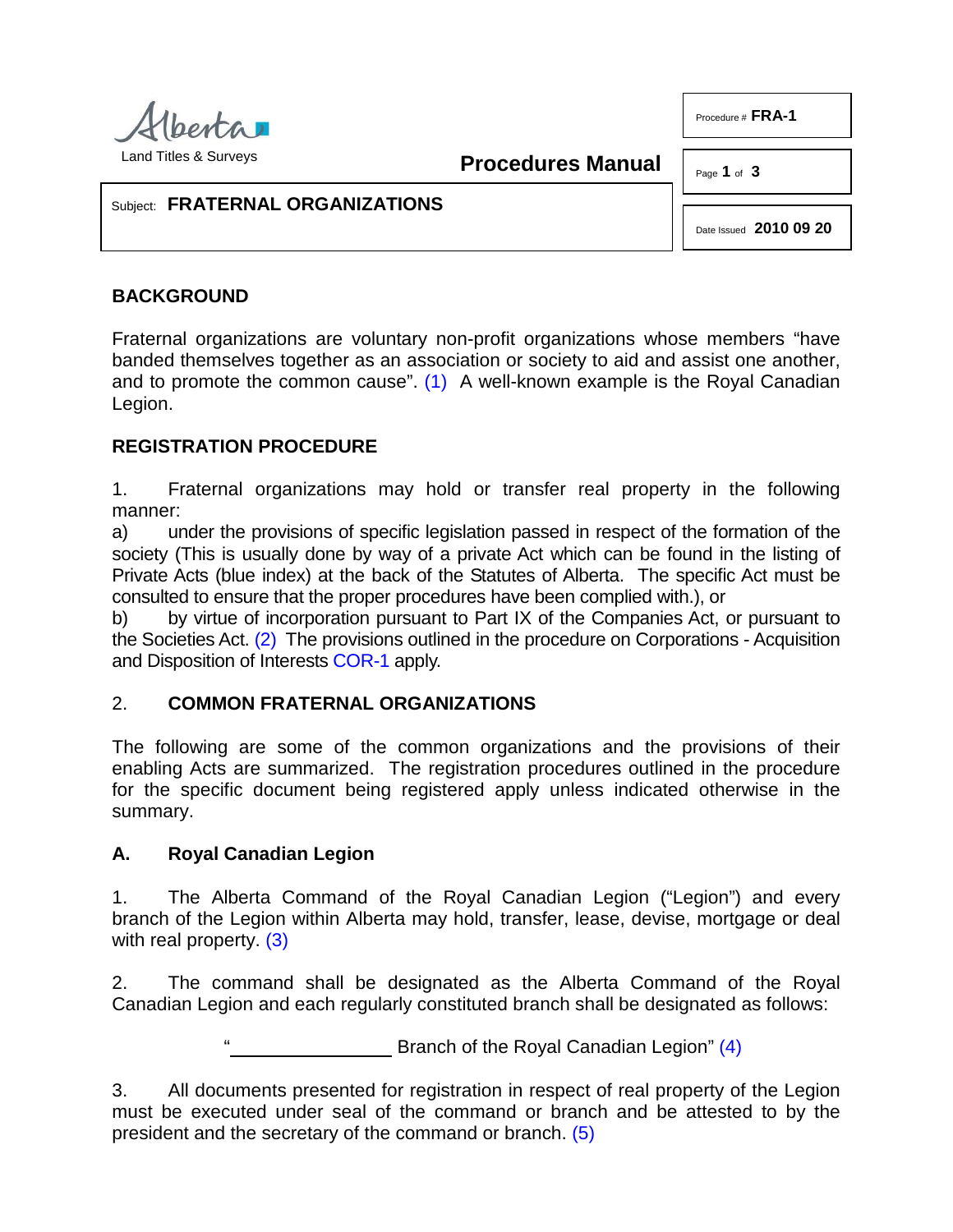4. Where real property of the command or a branch stands in the name of trustee(s), a certificate by the secretary of the command stating that the real property belongs to or is held in trust for the use of the members of the command or branch, together with an affidavit by the president of the command or branch deposing to the fact that such property belongs to or is held in trust for the use of the members or the command or branch, shall be accepted as conclusive evidence of the facts deposed to. When such documents, together with a duly attested application (usually in the form of a letter with an identifying feature on it such as the letterhead or under seal), are presented for registration, the existing certificate of title is cancelled and a new certificate of title is issued in the name of the command or branch. [\(6\)](#page-2-5)

<span id="page-1-0"></span>5. If the charter or powers of a branch are suspended, the command may make application for the cancellation of the existing certificate of title and the issuance of a new certificate of title in the name of the command by describing the property and filing an affidavit of the secretary of the command deposing to the fact that the charter or powers of the branch have been suspended. [\(7\)](#page-2-6)

#### <span id="page-1-1"></span>**B. Order of the Elks**

<span id="page-1-2"></span>"The Benevolent and Protective Order of Elks of the Province of Alberta Act" is repealed effective May 30, 2000. [\(8\)](#page-2-7) Branches under the names of "Lodges" may be established pursuant to "The Grand Lodge of the Benevolent and Protective Order of Elks of the Dominion of Canada". In Alberta these Lodges will be incorporated pursuant to the Societies Act. [\(9\)](#page-2-8) The provisions outlined in the procedure on Corporations - Acquisition and Disposition of Interests [COR-1](http://www.servicealberta.ca/pdf/ltmanual/COR-1.PDF) apply.

### <span id="page-1-3"></span>**C. The Benevolent and Protective Order of Elks Club of Calgary**

<span id="page-1-6"></span><span id="page-1-5"></span><span id="page-1-4"></span>The enabling Act declares the Association to be a body corporate with the power of acquiring, disposing and otherwise dealing with real property located within the City of Calgary. [\(10\)](#page-2-9) The Association is capable of borrowing not in excess of \$100,000, granting, among other things, a mortgage or debenture as security [\(11\)](#page-2-10) and has the power to lease any portion of its real property. [\(12\)](#page-2-11) Any mortgage, debenture or other instrument must be signed by the president of the corporation and countersigned by the secretary or such other officers as may be designated by the constitution, rules or regulations of the corporation. [\(13\)](#page-2-12) Except as otherwise indicated, the provisions outlined in the procedure on Corporations - Acquisition and Disposition of Interest [COR-1](http://www.servicealberta.ca/pdf/ltmanual/COR-1.PDF) apply.

#### <span id="page-1-7"></span>**D. The Odd Fellows Act**

<span id="page-1-8"></span>The enabling Act continues the incorporation of The Grand Lodge of Alberta of the Independent Order of Odd Fellows. [\(14\)](#page-2-13)

The Act sanctions the establishment of branches which by definition are the subordinate lodges and their governing bodies under the jurisdiction of the Grand Lodge. The Grand Lodge has all the powers, privileges and immunities vested by law in a